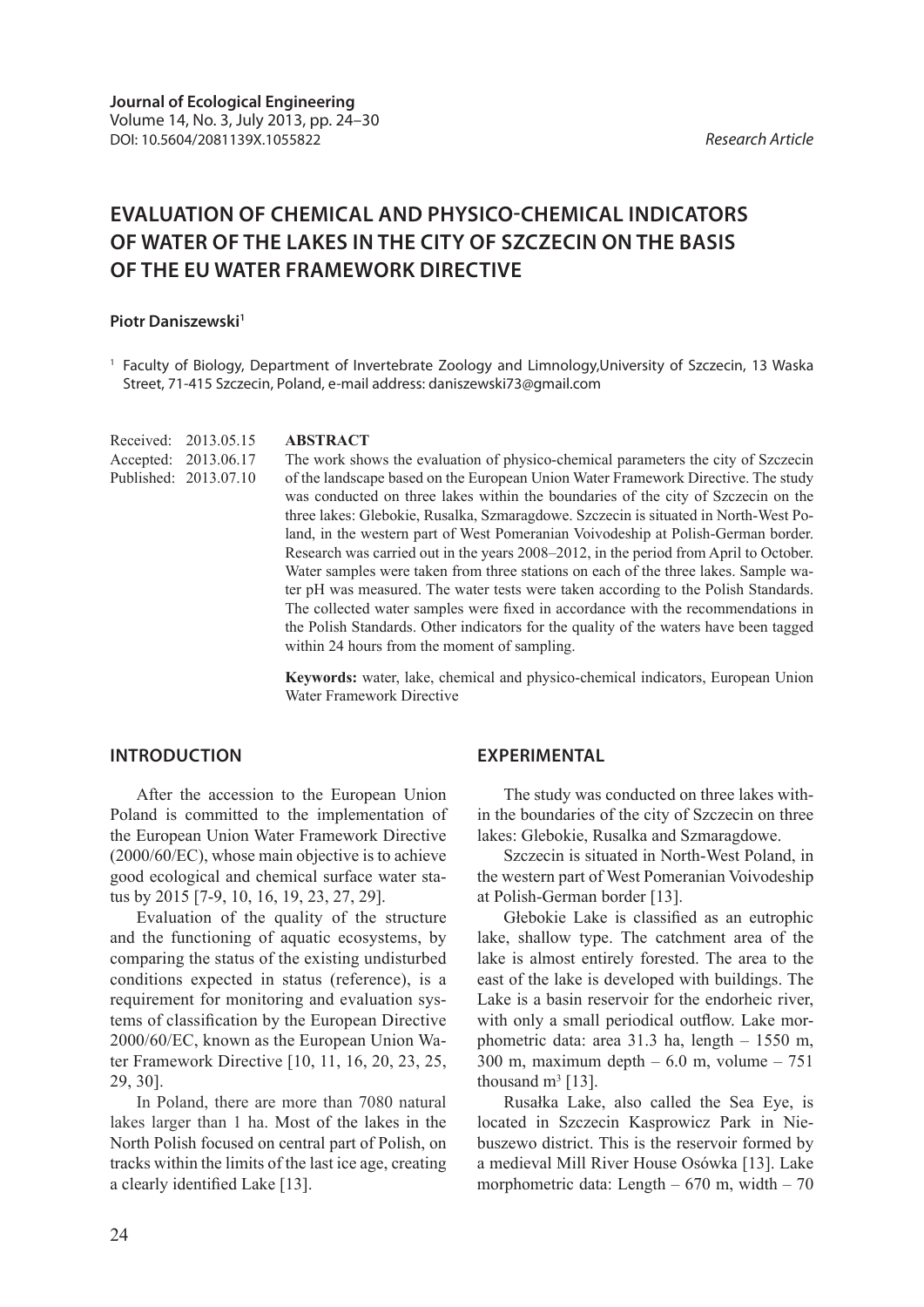m, the height of the mirror – 16 m above sea level, type of lake: prohibitive [13].

The Szmaragdowe Lake – the origin is artificial in the Beech Forest, it was formed on 26 July 1925 as a result of flooding the mines existing there before the World War I. The water colour owes its name to lake's origin (the effect of the content of calcium carbonate) [13]. Lake morphometric data: area  $-4.5$  ha, average depth  $-8.2$ m, maximum depth  $-15.8$  m [13].

The research was carried out in the years 2008–2012. Upon sampling, the water pH was measured. Water was tested in compliance with the Polish Standards. The collected water samples were stabilised pursuant to the guidelines of the Polish Standards [4, 8, 9].

Other indicators of water quality were marked within 24 hours of sampling. The oxidation of dissolved organic matter was measured with the COD-Mn method, in accordance with Polish Standards [4, 8, 9].

Dissolved oxygen was marked in accordance with the methodology described by Winkler in Daniszewski's work [4, 8, 9].

The degree of water oxygenation was specified by arrays described by Nemerov [23]. The levels of Total Suspended Solids,  $BOD<sub>5</sub>$ ,  $NH<sub>4</sub><sup>+</sup>$ ,  $NO_2^-$ ,  $NO_3^-$ ,  $PO_4^{3-}$ <sub>diss,</sub> and  $P_{tot}$  were marked – in accordance with the methodology described by Daniszewski [4, 8, 9].

The quality objectives were evaluated according to the criteria recommended for assessing inland surface waters as set out in the European Union Water Framework Directive (Directive 2000/60/EC) [10].

# **RESULTS AND DISCUSSION**

The results of the seven lakes in the city of Szczecin along with the classification in accordance with the European Union Water Framework Directive are presented in tables 1 to 3.

The level of water pH in the lakes was influenced by physico-chemical and biotic interactions of environmental factors [1, 4, 7, 9, 14, 16, 17].

Among others, the degree of acidity directly affects life processes occurring in ecosystems. It is responsible for the correct uptake of nutrients by organisms. High alkalinity is beneficial for assimilation, and therefore, the nitrogen and phosphorus compounds found in water are much more accessible than in an acid medium. Apart from high acidity, excessive alkalinity of natural waters (pH above 9) also has a clearly detrimental impact on organisms [2, 12, 13, 14, 24, 27].

pH level in the studied lakes was close to neutral pH: 7.59 to 7.97. All lakes, in accordance with the classification of the European Union Water Framework Directive, have been included in the first class.

The aquatic ecosystems of the studied lakes experienced loss on ignition and non-corresponding values of COD-Mn according to the estimates, which were based on the measurements of "loss on drying" and "residue on ignition" in accordance with the methodology set out by Macioszczyk (1987) and on the basis of COD-Mn results, which invariably matched III class water quality. In the tested lake waters, considerable levels of organic matter, including reducing agents, were maintained throughout the year. The reasons for this state of affairs should also be sought in the lake bed sediment, which is rich in organic matter [4-9, 18, 20-24, 28, 30].

The most important elements involved primary production of phosphorus and nitrogen [8, 12, 13, 15, 23, 24, 25].

The presence of these substances determines the productivity of water body, as well as its quality. One nutrient significantly affecting the quality of water is phosphorus  $[1, 4, 7, 14-17]$ . It is the primary factor which constrains the development of phytoplankton, and thus, affects massive algal blooms. It can occur in water bodies in a form of inorganic phosphorus as well as dissolved organic forms [1, 2, 12, 13, 15, 24, 25].

Phosphates, or the mineral forms of phosphorus, are best absorbed by organisms and play a huge role in the primary production of a reservoir [19, 23]. They are involved in the circulation of matter in any water body. Therefore, one should pay attention to phosphorus compounds in the demersal zone [1, 2, 8, 9, 12, 13, 15, 24, 25].

Nitrogen occurs in a form of gas dissolved in the water, ammonium ions, nitrate and nitrite. In lakes, it is the main factor limiting the growth of organisms [1, 2, 8, 12, 13, 15, 24, 25, 29, 31].

The tests have demonstrated that water quality in the lakes varied with regards to the tested indicators. By analyzing average annual values, one can note that the pH,  $O_{2diss}$  and  $NO_3^-$  concentrations showed relatively small variations in all the investigated lakes.

The level of the General Suspension in Szmaragdowe Lake, the peasant was on level II class,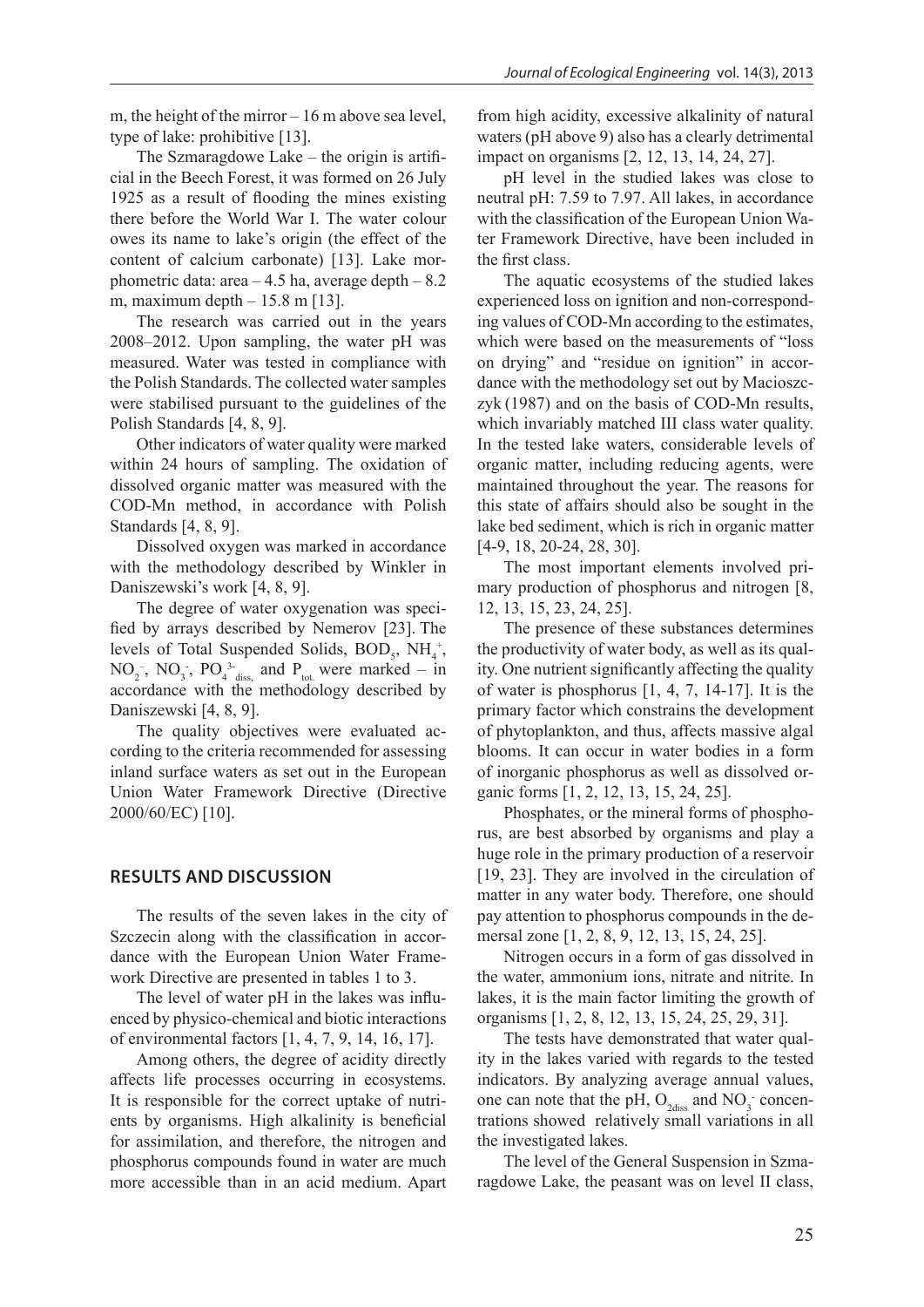| <b>Table 1.</b> Results of the quality of surface water of Glebokie Lake (spring, summer and autumn 2008-2012) along |
|----------------------------------------------------------------------------------------------------------------------|
| with the classification values of indicators according to the criteria of the European Union Water Framework         |
| Directive $(2000/60/EC)$                                                                                             |

| <b>Glebokie Lake</b> |                                                            |                                     |                          |                             |                             |  |  |
|----------------------|------------------------------------------------------------|-------------------------------------|--------------------------|-----------------------------|-----------------------------|--|--|
| 2008 year            |                                                            |                                     |                          |                             |                             |  |  |
| No                   | Water quality indices                                      | Units                               | 17.04.2008<br>Spring     | 24.07.2008<br>Summer        | 15.10.2008<br>Autumn        |  |  |
| 1.<br>2.             | General Suspension<br>рH                                   | mg $O_2$ dm <sup>-3</sup>           | 38.7 (III)<br>$7.73$ (l) | 47.3 (III)<br>$7.76$ (I)    | $42.8$ (II)<br>$7.73$ (l)   |  |  |
| 3.                   | COD-Mn                                                     | mg $O_2$ dm <sup>-3</sup>           | $9.6$ (III)              | $10.4$ (III)                | 8.4 (III)                   |  |  |
| 4.                   | BOD <sub>5</sub>                                           | mg O <sub>2</sub> dm <sup>-3</sup>  | 4.9 (III)                | 5.6 (III)                   | $4.1$ (III)                 |  |  |
| 5.                   |                                                            | mg $O2$ dm <sup>-3</sup>            | $5.7$ (III)              | $5.4$ (III)                 | $5.7$ (III)                 |  |  |
| 6.                   | $O_{2 \text{ diss.}}$<br>NO <sub>3</sub>                   | mg N dm <sup>-3</sup>               | $2.52$ (l)               | $3.63$ (l)                  | $1.48$ (l)                  |  |  |
| 7.                   | NO <sub>2</sub>                                            | mg N dm <sup>-3</sup>               | 0.041(11)                | $0.061$ (II)                | $0.056$ (II)                |  |  |
| 8.                   | $NH4$ <sup>+</sup>                                         | mg N dm <sup>-3</sup>               | $0.68$ (II)              | $0.82$ (II)                 | $0.61$ (II)                 |  |  |
| 9.                   | $PO43-diss.$                                               | mg PO <sub>4</sub> dm <sup>-3</sup> | $0.41$ (III)             | $0.57$ (III)                | $0.46$ (III)                |  |  |
| 10.                  | $P_{tot}$                                                  | mg Pdm-3                            | $0.49$ (III)             | $0.55$ (III)                | $0.48$ (III)                |  |  |
|                      |                                                            |                                     | 2009 year                |                             |                             |  |  |
|                      |                                                            |                                     | 15.04.2009               | 22.07.2009                  | 21.10.2009                  |  |  |
| No                   | Water quality indices                                      | Units                               | Spring                   | <b>Summer</b>               | Autumn                      |  |  |
| 1.                   | General Suspension                                         | mg $O_2$ dm <sup>-3</sup>           | 48.2 (III)               | 51.7 (III)                  | 47.4 (III)                  |  |  |
| 2.                   | рH                                                         |                                     | $7.62$ (l)               | $7.79$ (l)                  | $7.61$ (l)                  |  |  |
| 3.                   | COD-Mn                                                     | mg $O_2$ dm <sup>-3</sup>           | $6.3$ (III)              | $9.8$ (III)                 | 7.9 (III)                   |  |  |
| 4.                   | BOD <sub>5</sub>                                           | mg $O_2$ dm <sup>-3</sup>           | $4.7$ (III)              | $5.8$ (III)                 | 5.6 (III)                   |  |  |
| 5.                   | $O_{2 \text{ diss.}}$                                      | mg O <sub>2</sub> dm <sup>-3</sup>  | $5.7$ (III)              | $5.2$ (III)                 | $5.4$ (III)                 |  |  |
| 6.                   | NO <sub>3</sub>                                            | mg N dm <sup>-3</sup>               | $3.58$ (l)               | $4.53$ (I)                  | $2.58$ (I)                  |  |  |
| 7.                   | NO <sub>2</sub>                                            | mg N dm <sup>-3</sup>               | $0.062$ (II)             | $0.085$ (II)                | $0.071$ (II)                |  |  |
| 8.                   | $NH4+$                                                     | mg N dm <sup>-3</sup>               | $0.78$ (II)              | $0.94$ (II)                 | $0.71$ (II)                 |  |  |
| 9.                   | $PO43-diss.$                                               | mg PO <sub>4</sub> dm <sup>-3</sup> | $0.45$ (III)             | $0.59$ (III)                | $0.46$ (III)                |  |  |
| 10.                  | $P_{\text{tot}}$                                           | mg Pdm-3                            | $0.48$ (III)             | $0.57$ (III)                | $0.42$ (III)                |  |  |
|                      |                                                            |                                     | 2010 year                |                             |                             |  |  |
| No                   | Water quality indices                                      | Units                               | 21.04.2010               | 14.07.2010                  | 20.10.2010                  |  |  |
| 1.                   | <b>General Suspension</b>                                  | mg O <sub>2</sub> dm <sup>3</sup>   | Spring<br>37.9 (III)     | <b>Summer</b><br>46.8 (III) | <u>Autumn</u><br>36.4 (III) |  |  |
| 2.                   | pH                                                         |                                     | $7.64$ (l)               | 7.71(l)                     | $7.74$ (l)                  |  |  |
| 3.                   | COD-Mn                                                     | mg $O_2$ dm <sup>-3</sup>           | $8.9$ (III)              | $11.5$ (III)                | $9.7$ (III)                 |  |  |
| 4.                   | BOD <sub>5</sub>                                           | mg O <sub>2</sub> dm <sup>-3</sup>  | $5.3$ (III)              | $5.9$ (III)                 | $5.6$ (III)                 |  |  |
| 5.                   |                                                            | mg $O_2$ dm <sup>-3</sup>           | $5.6$ (III)              | $5.2$ (III)                 | $5.4$ (III)                 |  |  |
| 6.                   | $\mathsf{O}_{\mathsf{2} \text{ diss.}}$<br>NO <sub>3</sub> | mg N dm <sup>-3</sup>               | $2.96$ (l)               | $4.72$ (l)                  | $4.19$ (l)                  |  |  |
| 7.                   | NO <sub>2</sub>                                            | mg N dm <sup>-3</sup>               | $0.067$ (II)             | $0.089$ (II)                | $0.079$ (II)                |  |  |
| 8.                   | $NH4$ <sup>+</sup>                                         | mg N dm <sup>-3</sup>               | $0.86$ (II)              | $0.95$ (II)                 | $0.82$ (II)                 |  |  |
| 9.                   | $PO43$ diss.                                               | mg PO <sub>4</sub> dm <sup>-3</sup> | $0.49$ (III)             | $0.59$ (III)                | $0.46$ (III)                |  |  |
| 10.                  | $P_{tot}$                                                  | mg Pdm-3                            | $0.46$ (III)             | $0.63$ (III)                | $0.48$ (III)                |  |  |
|                      |                                                            |                                     | 2011 year                |                             |                             |  |  |
| No                   | Water quality indices                                      | Units                               | 20.04.2011               | 20.07.2011                  | 19.10.2011                  |  |  |
| 1.                   | <b>General Suspension</b>                                  | mgQ, dm <sup>3</sup>                | Spring<br>43.2 (III)     | Summer<br>48.7 (III)        | Autumn<br>42.4 (III)        |  |  |
| 2.                   | pH                                                         |                                     | $7.79$ (l)               | $7.95$ (I)                  | $7.88$ (I)                  |  |  |
| 3.                   | COD-Mn                                                     | $mgO2dm-3$                          | 8.4 (III)                | 11.2 (III)                  | $9.5$ (III)                 |  |  |
| 4.                   | BOD <sub>6</sub>                                           | mg O <sub>2</sub> dm <sup>-3</sup>  | $4.1$ (III)              | 5.9 (III)                   | $\overline{5.2}$ (III)      |  |  |
| 5.                   | $O_{\rm 2\,diss.}$                                         | mg $O_3$ dm <sup>-3</sup>           | $5.6$ (III)              | 5.2 (III)                   | $5.5$ (III)                 |  |  |
| 6.                   | NO <sub>3</sub>                                            | mg N dm <sup>-3</sup>               | $3.28$ (l)               | $4.31$ (l)                  | $2.62$ (l)                  |  |  |
| 7.                   | NO <sub>2</sub>                                            | mg N dm <sup>-3</sup>               | $0.079$ (II)             | $0.084$ (II)                | $0.061$ (II)                |  |  |
| 8.                   | $NH4$ <sup>+</sup>                                         | mg N dm <sup>-3</sup>               | $0.85$ (II)              | $0.95$ (II)                 | $0.59$ (II)                 |  |  |
| 9.                   | $PO43$ <sub>dis</sub>                                      | $mg PO4 dm-3$                       | $0.46$ (III)             | $0.68$ (III)                | $0.43$ (III)                |  |  |
| 10.                  | $P_{\text{tot}}$                                           | mg Pdm <sup>-3</sup>                | $0.45$ (III)             | $0.57$ (III)                | $0.48$ (III)                |  |  |
|                      | 2012 year                                                  |                                     |                          |                             |                             |  |  |
| No                   | Water quality indices                                      | Units                               | 18.04.2012<br>Spring     | 18.07.2012<br><u>Summer</u> | 27.09.2012<br>Autumn        |  |  |
| 1.                   | <b>General Suspension</b>                                  | mg $O_2$ dm <sup>-3</sup>           | 35.2 (III)               | 43.9 (III)                  | 38.5 (III)                  |  |  |
| 2.                   | рH                                                         |                                     | $7.72$ (l)               | 7.79 (l)                    | $7.74$ (l)                  |  |  |
| 3.                   | COD-Mn                                                     | mg $O_2$ dm <sup>-3</sup>           | 8.1 (III)                | $10.3$ (III)                | 8.7 (III)                   |  |  |
| 4.                   | BOD <sub>5</sub>                                           | mg $O_2$ dm <sup>-3</sup>           | 5.2 (III)                | 5.8 (III)                   | $5.5$ (III)                 |  |  |
| 5.                   | ${\mathsf O}_{\mathsf 2\,\text{diss.}}$                    | mg $O_2$ dm <sup>-3</sup>           | $5.8$ (III)              | $5.2$ (III)                 | $5.6$ (III)                 |  |  |
| 6.                   | NO <sub>3</sub>                                            | mg N dm <sup>-3</sup>               | $3.74$ (l)               | $4.18$ (l)                  | $3.91$ (l)                  |  |  |
| 7.                   | NO <sub>2</sub>                                            | mg $N \, \text{dm}^{-3}$            | $0.083$ (I)              | $0.075$ (II)                | $0.079$ (II)                |  |  |
| 8.                   | $NH4+$                                                     | mg N dm <sup>-3</sup>               | $0.74$ (II)              | $0.77$ (II)                 | $0.62$ (II)                 |  |  |
| 9.                   | $PO43-diss.$                                               | mg $PO4$ dm <sup>-3</sup>           | $0.43$ (III)             | $0.66$ (III)                | $0.48$ (III)                |  |  |
| 10.                  | $P_{\text{tot}}$                                           | mg Pdm-3                            | $0.41$ (III)             | $0.63$ (III)                | $0.45$ (III)                |  |  |

**Explanation:** I, II, III - classification of values of examined indicators in accordance with the European Union Water Framework Directive (2000/60/EC)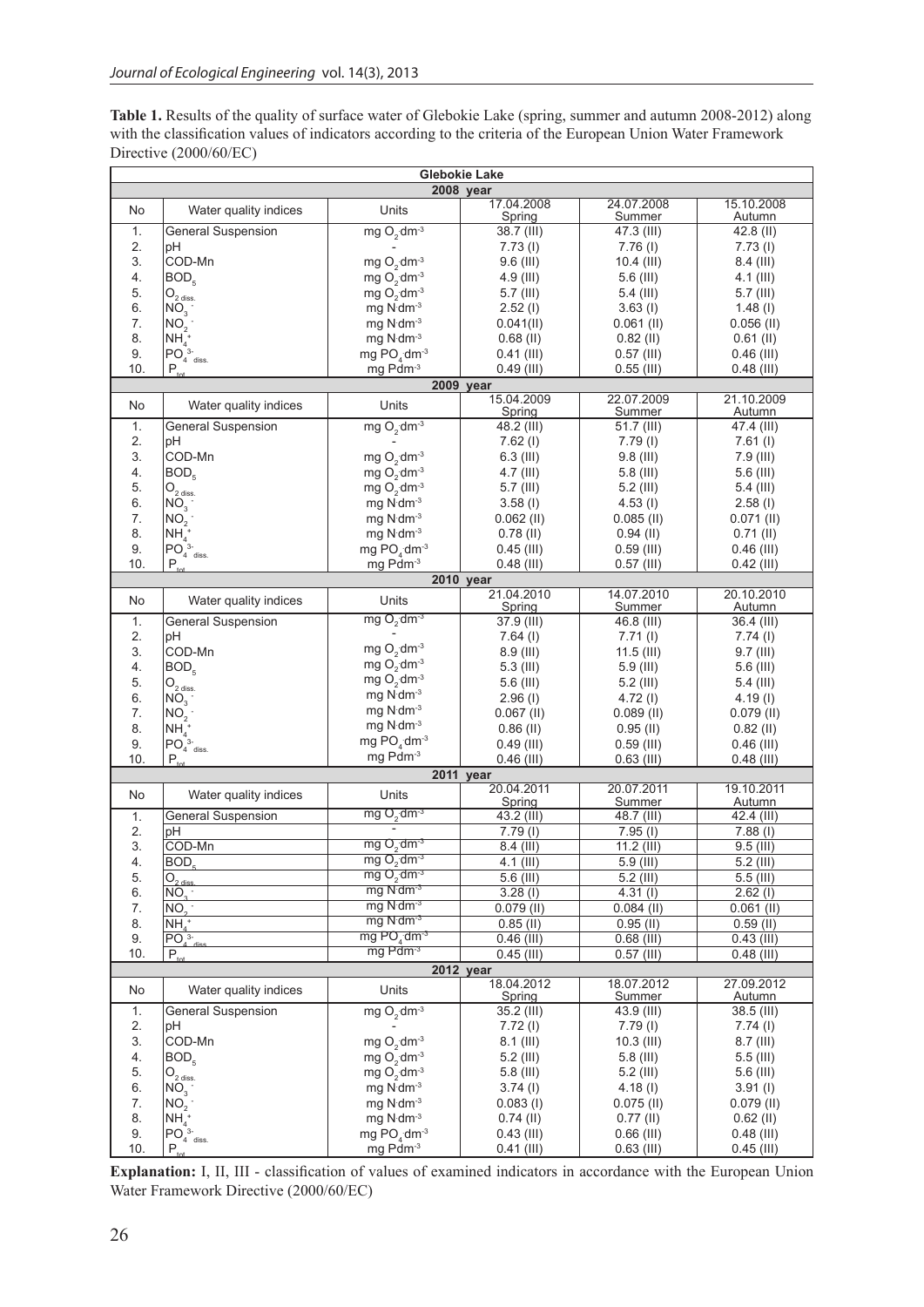|           | <b>Rusalka Lake</b>            |                                     |                      |                      |                             |  |  |
|-----------|--------------------------------|-------------------------------------|----------------------|----------------------|-----------------------------|--|--|
| 2008 year |                                |                                     |                      |                      |                             |  |  |
| No        | Water quality indices          | Units                               | 17.04.2008<br>Spring | 24.07.2008<br>Summer | 15.10.2008<br>Autumn        |  |  |
| 1.        | General Suspension             | mg $O_2$ dm <sup>-3</sup>           | 32.4 (III)           | 41.2 (III)           | 36.8 (III)                  |  |  |
| 2.        | pH                             |                                     | $7.93$ (l)           | 7.78(l)              | $7.85$ (l)                  |  |  |
| 3.        | COD-Mn                         | mg $O_2$ dm <sup>-3</sup>           | $9.4$ (III)          | $11.3$ (III)         | $10.2$ (III)                |  |  |
| 4.        | BOD <sub>5</sub>               | mg $O_2$ dm <sup>-3</sup>           | $4.8$ (III)          | $5.2$ (III)          | $5.1$ (III)                 |  |  |
| 5.        | ${\mathsf O}_{2\text{-diss.}}$ | mg $O_2$ dm <sup>-3</sup>           | 5.7 (III)            | $5.1$ (III)          | $5.3$ (III)                 |  |  |
| 6.        | NO <sub>3</sub>                | mg N dm <sup>-3</sup>               | $1.29$ (l)           | $3.69$ (l)           | $2.39$ (l)                  |  |  |
| 7.        | NO <sub>2</sub>                | mg $N$ dm <sup>-3</sup>             | $0.051$ (II)         | $0.079$ (II)         | $0.058$ (II)                |  |  |
| 8.        | $NH4$ <sup>+</sup>             | mg $N$ dm <sup>-3</sup>             | $1.43$ (III)         | $1.82$ (III)         | $1.55$ (III)                |  |  |
| 9.        | $PO43$ diss.                   | mg $PO4$ dm <sup>-3</sup>           | $0.51$ (III)         | $0.66$ (III)         | $0.43$ (III)                |  |  |
| 10.       | $P_{tot}$                      | mg Pdm-3                            | $0.45$ (III)         | $0.68$ (III)         | $0.49$ (III)                |  |  |
|           |                                | 2009 year                           |                      |                      |                             |  |  |
| No        | Water quality indices          | Units                               | 15.04.2009<br>Spring | 22.07.2009<br>Summer | 21.10.2009<br>Autumn        |  |  |
| 1.        | <b>General Suspension</b>      | mg $O_2$ dm <sup>-3</sup>           | 39.5 (III)           | 47.1 (III)           | 41.6 (III)                  |  |  |
| 2.        | рH                             |                                     | 7.76(l)              | 7.73(l)              | $7.91$ (l)                  |  |  |
| 3.        | COD-Mn                         | mg $O_2$ dm <sup>-3</sup>           | $9.2$ (III)          | 10.8 (III)           | $7.1$ (III)                 |  |  |
| 4.        | BOD <sub>5</sub>               | mg $O_2$ dm <sup>-3</sup>           | 5.2 (III)            | 5.9 (III)            | $4.5$ (III)                 |  |  |
| 5.        | ${\mathsf O}_{2\text{-diss.}}$ | mg O <sub>2</sub> dm <sup>-3</sup>  | $5.8$ (III)          | $5.2$ (III)          | $5.4$ (III)                 |  |  |
| 6.        | NO <sub>3</sub>                | mg N dm <sup>-3</sup>               | $3.24$ (l)           | $4.46$ (l)           | 3.71(l)                     |  |  |
| 7.        | NO <sub>2</sub>                | mg N dm <sup>-3</sup>               | $0.054$ (II)         | $0.071$ (II)         | $0.063$ (II)                |  |  |
| 8.        | $NH4+$                         | mg $N \, \text{dm}^{-3}$            | $1.32$ (III)         | $1.87$ (III)         | $1.48$ (III)                |  |  |
| 9.        | $PO43diss.$                    | mg $PO4$ dm <sup>-3</sup>           | $0.49$ (III)         | $0.53$ (III)         | $0.51$ (III)                |  |  |
| 10.       | $P_{\perp \omega t}$           | mg Pdm <sup>-3</sup>                | $0.45$ (III)         | $0.64$ (III)         | $0.48$ (III)                |  |  |
|           |                                | 2010 year                           |                      |                      |                             |  |  |
| No        | Water quality indices          | Units                               | 21.04.2010<br>Spring | 14.07.2010<br>Summer | 20.10.2010<br>Autumn        |  |  |
| 1.        | <b>General Suspension</b>      | mg $O_2$ dm <sup>-3</sup>           | 31.2 (III)           | 49.4 (III)           | 35.8 (III)                  |  |  |
| 2.        | pH                             |                                     | $7.82$ (l)           | $7.65$ (I)           | $7.59$ (l)                  |  |  |
| 3.        | COD-Mn                         | mg $O_2$ dm <sup>-3</sup>           | 8.4 (III)            | $11.3$ (III)         | $10.6$ (III)                |  |  |
| 4.        | BOD <sub>5</sub>               | mg $O_2$ dm <sup>-3</sup>           | $5.1$ (III)          | 5.6 (III)            | $4.8$ (III)                 |  |  |
| 5.        | $O_{2 \text{ diss.}}$          | mg $O_2$ dm <sup>-3</sup>           | $5.3$ (III)          | $5.1$ (III)          | $5.7$ (III)                 |  |  |
| 6.        | NO <sub>3</sub>                | mg N dm <sup>-3</sup>               | $3.09$ (I)           | $4.26$ (l)           | $2.63$ (l)                  |  |  |
| 7.        | NO <sub>2</sub>                | mg N dm <sup>-3</sup>               | $0.031$ (II)         | $0.085$ (II)         | $0.049$ (II)                |  |  |
| 8.        | $NH4$ <sup>+</sup>             | mg N dm <sup>-3</sup>               | $1.58$ (III)         | $1.75$ (III)         | $1.51$ (III)                |  |  |
| 9.        | $PO43diss.$                    | mg PO <sub>4</sub> dm <sup>-3</sup> | $0.46$ (III)         | $0.62$ (III)         | $0.57$ (III)                |  |  |
| 10.       | $P_{tot}$                      | mg Pdm-3                            | $0.51$ (III)         | $0.69$ (III)         | $0.64$ (III)                |  |  |
|           |                                | 2011 year                           |                      |                      |                             |  |  |
| No        | Water quality indices          | Units                               | 20.04.2011<br>Spring | 20.07.2011<br>Summer | 19.10.2011<br>Autumn        |  |  |
| 1.        | <b>General Suspension</b>      | mg $O_2$ dm <sup>-3</sup>           | 34.1 (III)           | 46.0 (III)           | 38.5 (III)                  |  |  |
| 2.        | рH                             |                                     | 7.74(l)              | $7.89$ (l)           | 7.73(l)                     |  |  |
| 3.        | COD-Mn                         | mg $O_2$ dm <sup>-3</sup>           | 9.3 (III)            | 10.8 (III)           | $9.7$ (III)                 |  |  |
| 4.        | BOD <sub>5</sub>               | mg $O_2$ dm <sup>-3</sup>           | 4.7 (III)            | 5.7 (III)            | 4.9 (III)                   |  |  |
| 5.        | $O_{2 \text{ diss.}}$          | mg $O_2$ dm <sup>-3</sup>           | $5.3$ (III)          | $5.1$ (III)          | $5.8$ (III)                 |  |  |
| 6.        | NO <sub>3</sub>                | mg N dm <sup>-3</sup>               | $2.75$ (l)           | $4.53$ (l)           | 3.47(l)                     |  |  |
| 7.        | NO <sub>2</sub>                | mg N dm <sup>-3</sup>               | $0.062$ (II)         | $0.075$ (II)         | $0.071$ (II)                |  |  |
| 8.        | $NH4$ <sup>+</sup>             | mg N dm <sup>-3</sup>               | $1.48$ (III)         | $1.84$ (III)         | $1.62$ (III)                |  |  |
| 9.        | $PO43-diss.$                   | mg $PO4$ dm <sup>-3</sup>           | $0.45$ (III)         | $0.68$ (III)         | $0.48$ (III)                |  |  |
| 10.       | $P_{\text{tot}}$               | mg Pdm-3                            | $0.48$ (III)         | $0.65$ (III)         | $0.54$ (III)                |  |  |
| 2012 year |                                |                                     |                      |                      |                             |  |  |
| No        | Water quality indices          | Units                               | 18.04.2012<br>Spring | 18.07.2012<br>Summer | 27.09.2012<br><u>Autumn</u> |  |  |
| 1.        | General Suspension             | mg $O_2$ dm <sup>-3</sup>           | 34.7 (III)           | 39.3 (III)           | 31.3 (III)                  |  |  |
| 2.        | рH                             |                                     | $7.91$ (l)           | $7.84$ (l)           | $7.85$ (I)                  |  |  |
| 3.        | COD-Mn                         | mg $O_2$ dm <sup>-3</sup>           | 8.7 (III)            | $10.3$ (III)         | 8.3 (III)                   |  |  |
| 4.        | BOD <sub>5</sub>               | mg $O_2$ dm <sup>-3</sup>           | 4.2 (III)            | 5.3(III)             | $3.8$ (III)                 |  |  |
| 5.        | $O_{\rm 2\,diss.}$             | mg $O_2$ dm <sup>-3</sup>           | $5.2$ (III)          | $5.1$ (III)          | 5.7 (III)                   |  |  |
| 6.        | NO <sub>3</sub>                | mg $N$ dm <sup>-3</sup>             | 2.37(l)              | $3.72$ (l)           | $1.72$ (l)                  |  |  |
| 7.        | NO <sub>2</sub>                | mg $N \, \text{dm}^{-3}$            | $0.081$ (II)         | $0.096$ (II)         | $0.062$ (II)                |  |  |
| 8.        | $NH4$ <sup>+</sup>             | mg N dm <sup>-3</sup>               | $1.72$ (III)         | $1.86$ (III)         | $1.59$ (III)                |  |  |
| 9.        | $PO43$ diss.                   | mg $PO4$ dm <sup>-3</sup>           | $0.55$ (III)         | $0.68$ (III)         | $0.43$ (III)                |  |  |
| 10.       | P.                             | mg Pdm <sup>-3</sup>                | $0.48$ (III)         | $0.52$ (III)         | $0.57$ (III)                |  |  |

Table 2. Results of the quality of surface water of Rusalka Lake (spring, summer and autumn 2008-2012) along with the classification values of indicators according to the criteria of the European Union Water Framework Directive (2000/60/EC)

**Explanation:** I, II, III - classification of values of examined indicators in accordance with the European Union Water Framework Directive (2000/60/EC)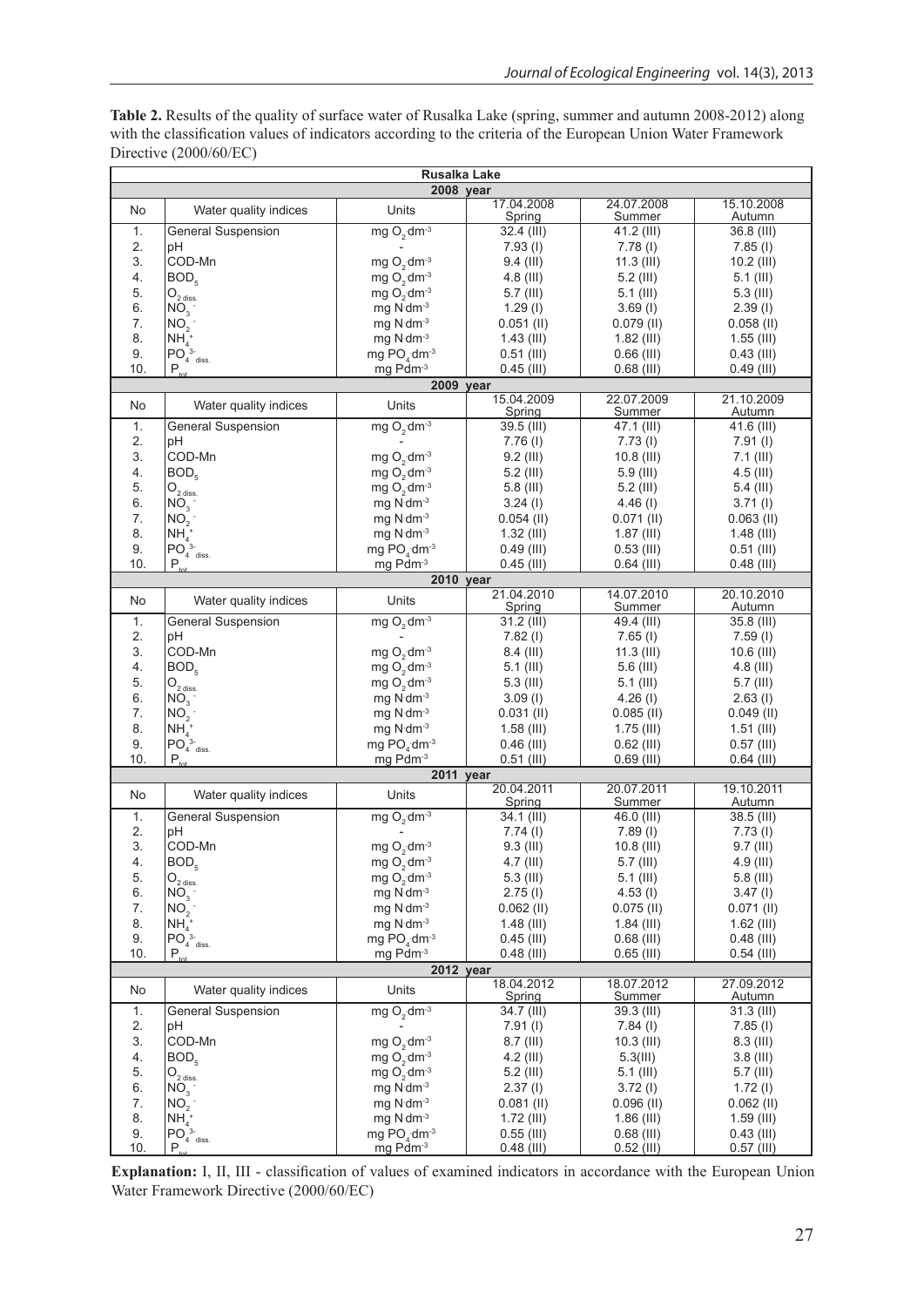**Table 3.** Results of the quality of Szmaragdowe Lake surface water (spring, summer and autumn 2008-2012) along with the classification values of indicators according to the criteria of the European Union Water Framework Directive (2000/60/EC)

| <b>Szmaragdowe Lake</b> |                           |                                     |                      |                      |                             |  |  |
|-------------------------|---------------------------|-------------------------------------|----------------------|----------------------|-----------------------------|--|--|
| $2008$ year             |                           |                                     |                      |                      |                             |  |  |
| No                      | Water quality indices     | Units                               | 17.04.2008<br>Spring | 24.07.2008<br>Summer | 15.10.2008<br>Autumn        |  |  |
| 1.                      | <b>General Suspension</b> | mg $O_2$ dm <sup>-3</sup>           | 19.7 (II)            | $22.8$ (II)          | $16.7$ (II)                 |  |  |
| 2.                      | рH                        |                                     | $7.69$ (I)           | 7.85(l)              | $7.73$ (I)                  |  |  |
| 3.                      | COD-Mn                    | mg $O_2$ dm <sup>-3</sup>           | $3.4$ (II)           | $5.8$ (II)           | $4.3$ (II)                  |  |  |
| 4.                      | BOD <sub>5</sub>          | mg $O_2$ dm <sup>-3</sup>           | $2.1$ (II)           | $2.7$ (II)           | $2.4$ (II)                  |  |  |
| 5.                      | $O_{2 \text{ diss.}}$     | mg $O_2$ dm <sup>-3</sup>           | $6.8$ (II)           | $6.1$ (III)          | $6.2$ (II)                  |  |  |
| 6.                      | NO <sub>3</sub>           | mg N dm <sup>-3</sup>               | $2.42$ (l)           | $3.64$ (l)           | $1.45$ (l)                  |  |  |
| 7.                      | NO <sub>2</sub>           | mg N dm <sup>-3</sup>               | $0.053$ (II)         | $0.065$ (II)         | $0.059$ (II)                |  |  |
| 8.                      | NH <sub>4</sub>           | mg N dm <sup>-3</sup>               | $0.45$ (II)          | $0.59$ (II)          | $0.73$ (II)                 |  |  |
| 9.                      | $PO43$ diss.              | mg $PO4$ dm <sup>-3</sup>           | $0.32$ (II)          | $0.37$ (II)          | $0.25$ (II)                 |  |  |
| 10.                     | $P_{\text{tot}}$          | mg Pdm-3                            | $0.27$ (II)          | $0.35$ (II)          | $0.29$ (II)                 |  |  |
|                         |                           | $2009$ year                         |                      |                      |                             |  |  |
|                         |                           |                                     | 15.04.2009           | 22.07.2009           | 21.10.2009                  |  |  |
| No                      | Water quality indices     | Units                               | Spring               | <b>Summer</b>        | <u>Autumn</u>               |  |  |
| 1.                      | General Suspension        | mg $O_2$ dm <sup>-3</sup>           | 20.7 (II)            | $23.1$ (II)          | $18.2$ (II)                 |  |  |
| 2.                      | рH                        |                                     | $7.79$ (l)           | $7.86$ (I)           | $7.61$ (l)                  |  |  |
| 3.                      | COD-Mn                    | mg $O_2$ dm <sup>-3</sup>           | $4.1$ (II)           | $5.3$ (II)           | $4.8$ (II)                  |  |  |
| 4.                      | BOD <sub>5</sub>          | mg $O_2$ dm <sup>-3</sup>           | $2.1$ (II)           | $2.7$ (II)           | $2.3$ (II)                  |  |  |
| 5.                      | $O_{2 \text{ diss.}}$     | mg $O_2$ dm <sup>-3</sup>           | $6.7$ (II)           | $6.3$ (II)           | $6.5$ (II)                  |  |  |
| 6.                      | NO <sub>3</sub>           | mg N dm <sup>-3</sup>               | 3.15(l)              | $3.94$ (I)           | $3.67$ (l)                  |  |  |
| 7.                      | NO <sub>2</sub>           | mg N dm <sup>-3</sup>               | $0.047$ (II)         | $0.069$ (II)         | $0.052$ (II)                |  |  |
| 8.                      | $NH4$ <sup>+</sup>        | mg N dm <sup>-3</sup>               | $0.38$ (II)          | $0.75$ (II)          | $0.54$ (II)                 |  |  |
| 9.                      | $PO43diss.$               | mg PO <sub>4</sub> dm <sup>-3</sup> | $0.31$ (II)          | $0.36$ (II)          | $0.24$ (II)                 |  |  |
| 10.                     | $P_{tot}$                 | mg Pdm-3                            | $0.26$ (II)          | $0.39$ (II)          | $0.33$ (II)                 |  |  |
|                         |                           | 2010 year                           |                      |                      |                             |  |  |
| No                      | Water quality indices     | Units                               | 21.04.2010           | 14.07.2010           | 20.10.2010                  |  |  |
|                         |                           |                                     | Spring               | Summer               | <u>Autumn</u>               |  |  |
| 1.                      | <b>General Suspension</b> | mg $O_2$ dm <sup>-3</sup>           | $19.2$ (II)          | $23.8$ (II)          | $21.4$ (II)                 |  |  |
| 2.                      | pH                        |                                     | $7.86$ (I)           | $7.89$ (I)           | 7.85(l)                     |  |  |
| 3.                      | COD-Mn                    | mg O <sub>2</sub> dm <sup>-3</sup>  | $3.9$ (II)           | $5.7$ (II)           | $4.8$ (II)                  |  |  |
| 4.                      | BOD <sub>5</sub>          | mg O <sub>2</sub> dm <sup>-3</sup>  | $2.3$ (II)           | $2.6$ (II)           | $2.4$ (II)                  |  |  |
| 5.                      | $O_{2 \text{ diss.}}$     | mg $O_2$ dm <sup>-3</sup>           | $6.7$ (II)           | $6.1$ (II)           | $6.8$ (II)                  |  |  |
| 6.                      | NO <sub>3</sub>           | mg N dm <sup>-3</sup>               | $3.48$ (l)           | $4.69$ (I)           | $3.29$ (l)                  |  |  |
| 7.                      | NO <sub>2</sub>           | mg N dm <sup>-3</sup>               | $0.058$ (II)         | $0.082$ (II)         | $0.063$ (II)                |  |  |
| 8.                      | $NH4+$                    | mg $N$ dm <sup>-3</sup>             | $0.49$ (II)          | $0.84$ (II)          | $0.47$ (II)                 |  |  |
| 9.                      | $PO43diss.$               | mg PO <sub>4</sub> dm <sup>-3</sup> | $0.25$ (II)          | $0.38$ (II)          | $0.24$ (II)                 |  |  |
| 10.                     | $P_{\text{tot}}$          | mg Pdm-3                            | $0.33$ (II)          | $0.37$ (II)          | $0.29$ (II)                 |  |  |
|                         |                           | $2011$ year                         |                      |                      |                             |  |  |
| No                      | Water quality indices     | Units                               | 20.04.2011           | 20.07.2011           | 19.10.2011                  |  |  |
|                         |                           |                                     | Spring               | Summer               | Autumn                      |  |  |
| 1.                      | General Suspension        | mg $O_2$ dm <sup>-3</sup>           | $19.5$ (II)          | $23.1$ (II)          | $18.6$ (II)                 |  |  |
| 2.                      | рH                        |                                     | $7.83$ (I)           | $7.97$ (I)           | $7.78$ (I)                  |  |  |
| 3.                      | COD-Mn                    | mg $O_2$ dm <sup>-3</sup>           | $3.9$ (II)           | $5.8$ (II)           | $4.5$ (II)                  |  |  |
| 4.                      | $\mathsf{BOD}_5$          | mg $O_2$ dm-3                       | $2.5$ (II)           | $2.8$ (II)           | $2.5$ (II)                  |  |  |
| 5.                      | $IO_{2 \text{ diss.}}$    | mg $O_2$ dm <sup>-3</sup>           | $6.7$ (II)           | $6.2$ (II)           | $6.6$ (II)                  |  |  |
| 6.                      | NO <sub>3</sub>           | mg N dm <sup>-3</sup>               | $2.84$ (l)           | $4.62$ (l)           | $2.73$ (l)                  |  |  |
| 7.                      | NO <sub>2</sub>           | mg N dm <sup>-3</sup>               | $0.086$ (II)         | $0.093$ (II)         | $0.069$ (II)                |  |  |
| 8.                      | $NH4+$                    | mg N dm <sup>-3</sup>               | $0.73$ (II)          | $0.86$ (II)          | $0.45$ (II)                 |  |  |
| 9.                      | $PO43diss.$               | mg PO <sub>4</sub> dm <sup>-3</sup> | $0.36$ (II)          | $0.38$ (II)          | $0.27$ (II)                 |  |  |
| 10.                     | $P_{\text{tot}}$          | mg Pdm-3                            | $0.26$ (II)          | $0.34$ (II)          | $0.31$ (II)                 |  |  |
| $2012$ year             |                           |                                     |                      |                      |                             |  |  |
| No                      | Water quality indices     | Units                               | 18.04.2012<br>Spring | 18.07.2012<br>Summer | 27.09.2012<br><u>Autumn</u> |  |  |
| 1.                      | <b>General Suspension</b> | $mgO2dm-3$                          | $17.4$ (II)          | $22.9$ (II)          | $21.4$ (II)                 |  |  |
| 2.                      | рH                        |                                     | $7.84$ (l)           | 7.70(l)              | $7.87$ (l)                  |  |  |
| 3.                      | COD-Mn                    | mg $O_2$ dm <sup>-3</sup>           | $4.7$ (II)           | $5.6$ (II)           | $5.2$ (II)                  |  |  |
| 4.                      | BOD <sub>5</sub>          | mg $O_2$ dm <sup>-3</sup>           | $2.3$ (II)           | $2.9$ (II)           | $2.6$ (II)                  |  |  |
| 5.                      | $O_{\rm 2\,diss.}$        | mg O <sub>2</sub> dm <sup>-3</sup>  | $6.4$ (II)           | $6.1$ (II)           | $6.7$ (II)                  |  |  |
| 6.                      | NO <sub>3</sub>           | mg N dm <sup>-3</sup>               | $1.84$ (l)           | $3.62$ (l)           | $2.04$ (l)                  |  |  |
| 7.                      | NO <sub>2</sub>           | mg $N$ dm <sup>-3</sup>             | $0.068$ (II)         | 0.089 (II)           | $0.072$ (II)                |  |  |
| 8.                      | $NHa$ <sup>+</sup>        | mg N dm <sup>-3</sup>               | $0.67$ (II)          | $0.83$ (II)          | $0.51$ (II)                 |  |  |
| 9.                      | $PO43diss.$               | mg PO <sub>4</sub> dm <sup>-3</sup> | $0.31$ (II)          | $0.37$ (II)          | $0.26$ (II)                 |  |  |
| 10.                     | $P_{\text{tot}}$          | mg Pdm-3                            | $0.24$ (II)          | $0.32$ (II)          | $0.28$ (II)                 |  |  |
|                         |                           |                                     |                      |                      |                             |  |  |

**Explanation:** I, II, III - classification of values of examined indicators in accordance with the European Union Water Framework Directive (2000/60/EC)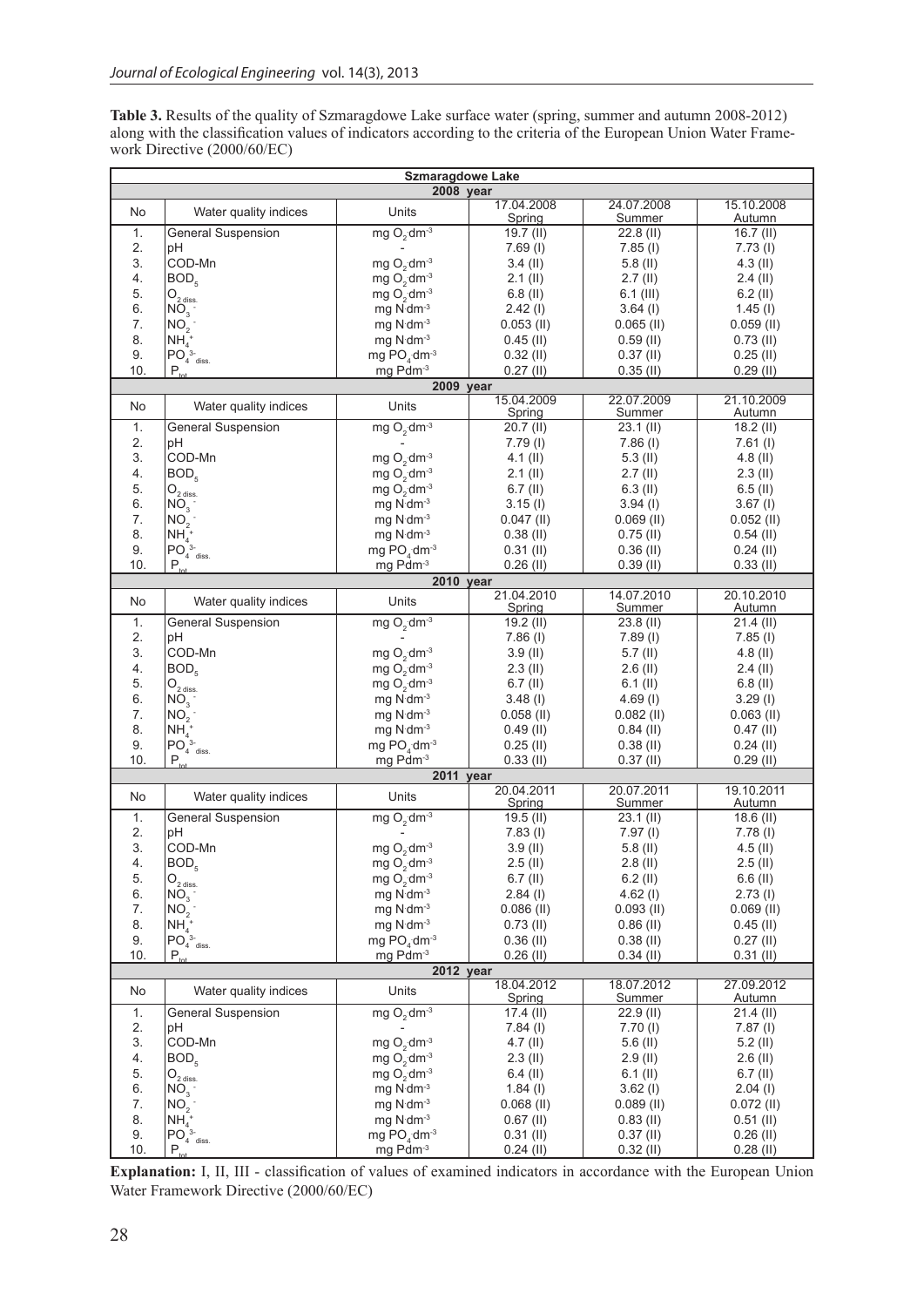while in Lakes Głebokie, Rusałka it was on level III class.

The concentration in the surface layer of  $P_{tot}$ . Lakes is little differentiated, it is at level II and III quality class according to the classification of the European Union Water Framework Directive. The concentration of total phosphorus is  $0.41 - 0.68$ mg⋅dm–3. The largest concentration of phosphorus total recorded in Lakes Głebokie and Rusałka.

The concentrations of the  $PO_4^{3-}$  in the tested water lakes were changing; these concentrations correspond to water quality from II to III. The increase of the concentrations of phosphorus in the Lake may indicate a decrease in the amount of oxygen in the waters of the shallow and changes their status to release phosphorus compounds accumulated redox in sediment bottom. [5-7, 11, 16, 17, 24].

In case of nitrogen-compounds, nitrates and nitrites values for these indicators were at level I and III class in all the surveyed lakes in accordance with the classification of the European Union Water Framework Directive.

Indicator which indicates the high productivity of Lakes is the biochemical oxygen demand  $(BOD<sub>5</sub>)$ . The level of this indicator values on the studied Lakes was on level II and III class.

The highest concentration of oxygen in the waters of Lakes occur in the Lakes Glebokie and Rusalka.

### **REFERENCES**

- 1. Bajkiewicz-Grabowska E. 1981. The influence of the physical geographic environment on the biogenous matter delivery to the lake. J. Hydrol. Sci., 8, 63-73.
- 2. Bécares E. 2006. Limnology of natural systems for wastewater treatment. Ten years of periences at the Experimental Field for Low-Cost Sanitation in Mansilla de las Mulas (León, Spain). Limnetica, 25, 143-154.
- 3. Chudecki Z., Duda L. 1971. Annual losses of chemical components of the soil in the Płonia river basin. Pol. Soil Sci., 4(2), 145-154, .
- 4. Daniszewski P., 2012. Water quality of the surfaces waters of the Barlinek lake (spring, summer and autumn of 2008). International Letters of Chemistry, Physics and Astronomy, 1, 6-12.
- 5. Daniszewski P. 2012. Activity of total alkaline phosphatase in water of the Barlinek lake. International Letters of Chemistry, Physics and Astronomy, 1, 13-16.
- 6. Daniszewski P. 2012. Activity of total alkaline phosphatase in water of the Barlinek Lake of the during stagnation time of 2008. International Letters of Chemistry, Physics and Astronomy, 2, 42-45.
- 7. Daniszewski P. 2012. The C:N ratio of the analyzed of bottom sediments of the Barlinek Lake (spring, summer and autumn of 2008). International Letters of Chemistry, Physics and Astronomy, 2, 46-52.
- 8. Daniszewski P. 2012. Water quality of the surfaces waters of the Barlinek Lake of the during stagnation time of 2008. International Letters of Chemistry, Physics and Astronomy, 2, 35-41.
- 9. Daniszewski P. 2012. Physico-chemical properties of waters in Lake Barlineckie aerated by means of pulverising aerator. The evolution of the geographical environment and nature protection in the industrialized and urbanized areas, 44, 16-21.
- 10. DIRECTIVE 2000/60/EC of the European Parliament and of the Council of 23 October 2000 establishing a framework for Community action in the field of water policy. Off. J. Eur. Commun. L 327, 22 December, 2000.
- 11. Fleituch T., Soszka H., Kudelska D., Kownacki A. 2002. The use of macroinvertebrates as indicators of water quality in rivers: a scientific basis for Polish standard method. Large Rivers, vol. 13, Arch. Hydrobiol. Suppl. 141/3, (3-4): 225-239.
- 12. Garcia-Criado F., Tomé A., Vega F.J., Antolin C. 1999. Performance of some diversity and biotic indices in rivers affected by coal mining in northwest-ern Spain. Hydrobiology, Kluwer Academic Publishers, Leon, 394, 209-217.
- 13.Jańczak J. 1996. Atlas Polish Lakes, 98-99.
- 14. Kajak Z. 1998. Hydrobiology-limnology. Inland water ecosystems, PWN, Warsaw, pp. 355.
- 15. Kajak Z. 1983. Dependences of chosen indices of structure and functioning of ecosystems of different trophic status and mictic type for 42 lakes. Ecological characteristics of lakes in northeastern Poland versus their trophic gradient. Ekol. Pol., 31, 495-530.
- 16. Kownacki A., Soszka H., Kudelska D., Flejtuch T. 2004. Bioassessment of Polish rivers based on macroinvertebrates. [In:] Geller W. et al. (eds.) "11th Magdeburg seminar on Waters In Central and Eastern Europe: Assessment, Protection, Management". Proceedings of the international conference, 18-22 October 2004 at the UFZ. UFZ-Bericht, 18, 250-251.
- 17. Kownacki A., Soszka H. 2004. Guidelines for the evaluation of the status of rivers on the basis of macroinvertebrates and for intakes of macroinvertebrate samples in lakes. Warsaw, 51.
- 18. Kubiak J. 2003. Eutrophication rate and trophic state of Western Pomeranian coastal lakes. Acta Sci. Pol. Piscaria, 2, 141-158,